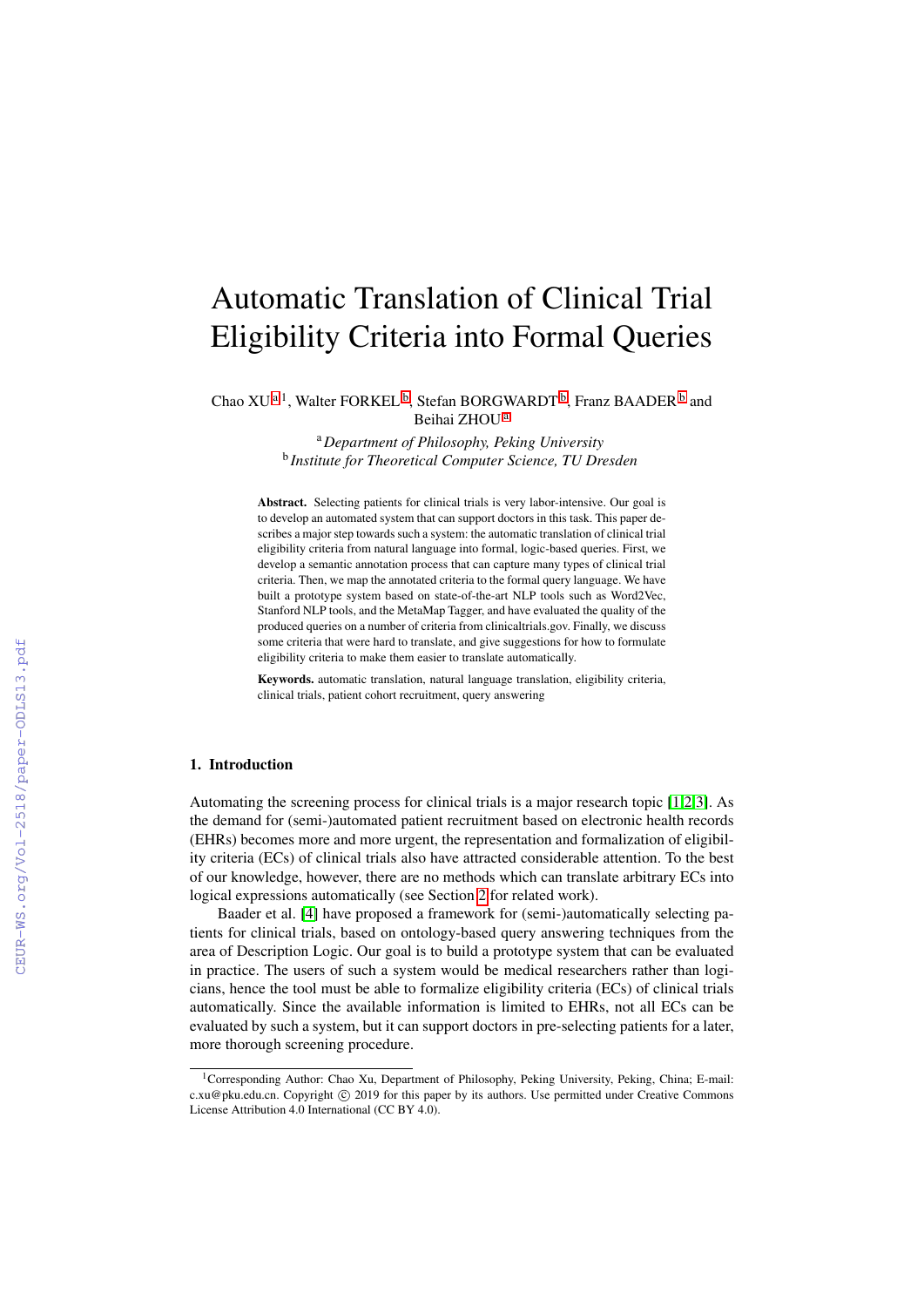We present a prototype implementation that can automatically translate ECs into formal queries based on description logics. This can be seen as an instance of the larger field of translating natural language (NL) into a formal language with a precisely defined semantics. Rather than dealing with arbitrary NL expressions, we concentrate here on the restricted setting of ECs of clinical trials. These descriptions are specific to the medical domain, and there are many formal medical ontologies that can help us to recognize medical concepts. Additionally, by choosing a specific formal target language, we restrict the problem to recognizing the supported syntactical structures in NL.

Our formal query language, *metric temporal conjunctive queries with negation (MT-NCQs*), is based on several recent research results [\[5,](#page-11-0)[6,](#page-11-1)[7\]](#page-11-2). Our translation is based on annotating ECs formulated in NL by certain semantic roles and additional information. The semantic annotations we use focus on the kind of information that can be represented by our target query language, and hence can be seen as a filtering mechanism before the final translation to MTNCQs. Our prototype system uses existing NL techniques such as Word[2](#page-1-0)Vec, Stanford NLP tools,<sup>2</sup> and MetaMap<sup>[3](#page-1-1)</sup> [\[8,](#page-11-3)[9,](#page-11-4)[10\]](#page-11-5). We evaluate our implementa-tion on a random selection of criteria from clinicaltrials.gov,<sup>[4](#page-1-2)</sup> which contains more than 3.000.000 criteria from over 250.000 clinical studies. We identify which kinds of criteria are easy or hard to translate. From this, we develop some suggestions on how to formulate ECs so that processing them automatically becomes easier and more accurate.

Our prototype implementation with instructions on how to reproduce our results can be found at <https://github.com/wko/criteria-translation>. An extended version of this paper can be found at <https://tu-dresden.de/inf/lat/papers>.

#### 2. Related Work

Our work combines two strands of research, namely representation and formalization of ECs and automatic translation from NL to formal languages.

Weng et al. [\[1\]](#page-10-0) surveyed various representation methods of ECs and proposed a framework of five dimensions to compare them. According to different application scenarios, different representation methods for ECs are adopted. Bache et al. [\[2\]](#page-11-6) proposed a general language for clinical trial investigation and construction (ECLECTIC) by analysing 123 criteria from 8 clinical trials. Based on our own investigation of ECs, we propose MTNCQs as formal representation language since it covers a wide range of criteria, profits from existing medical ontologies and is based on a large body of research on (temporal) ontology-based query answering [\[5,](#page-11-0)[6,](#page-11-1)[7\]](#page-11-2).

Previous work has already considered translation of ECs. Tu et al. [\[3\]](#page-11-7) proposed a practical translation method based on the ERGO annotation, which is an intermediate representation for ECs. However, ERGO annotation can only be done manually or semiautomatically. Milian et al. [\[11,](#page-11-8)[12\]](#page-11-9) focused on breast-cancer trials and summarized 165 patterns, and used these patterns and concept recognition tools to structure criteria. After that, they generated a formal representation by projecting the concepts in criteria to the predefined query template. There is also some work about extraction and representation of *partial* knowledge in ECs. Zhou et al. [\[13\]](#page-11-10), Luo et al. [\[14\]](#page-11-11) and Boland et al. [\[15\]](#page-11-12)

<span id="page-1-0"></span> $^{2}$ <https://nlp.stanford.edu/>

<span id="page-1-1"></span><sup>3</sup><https://metamap.nlm.nih.gov/>

<span id="page-1-2"></span><sup>4</sup><https://clinicaltrials.gov>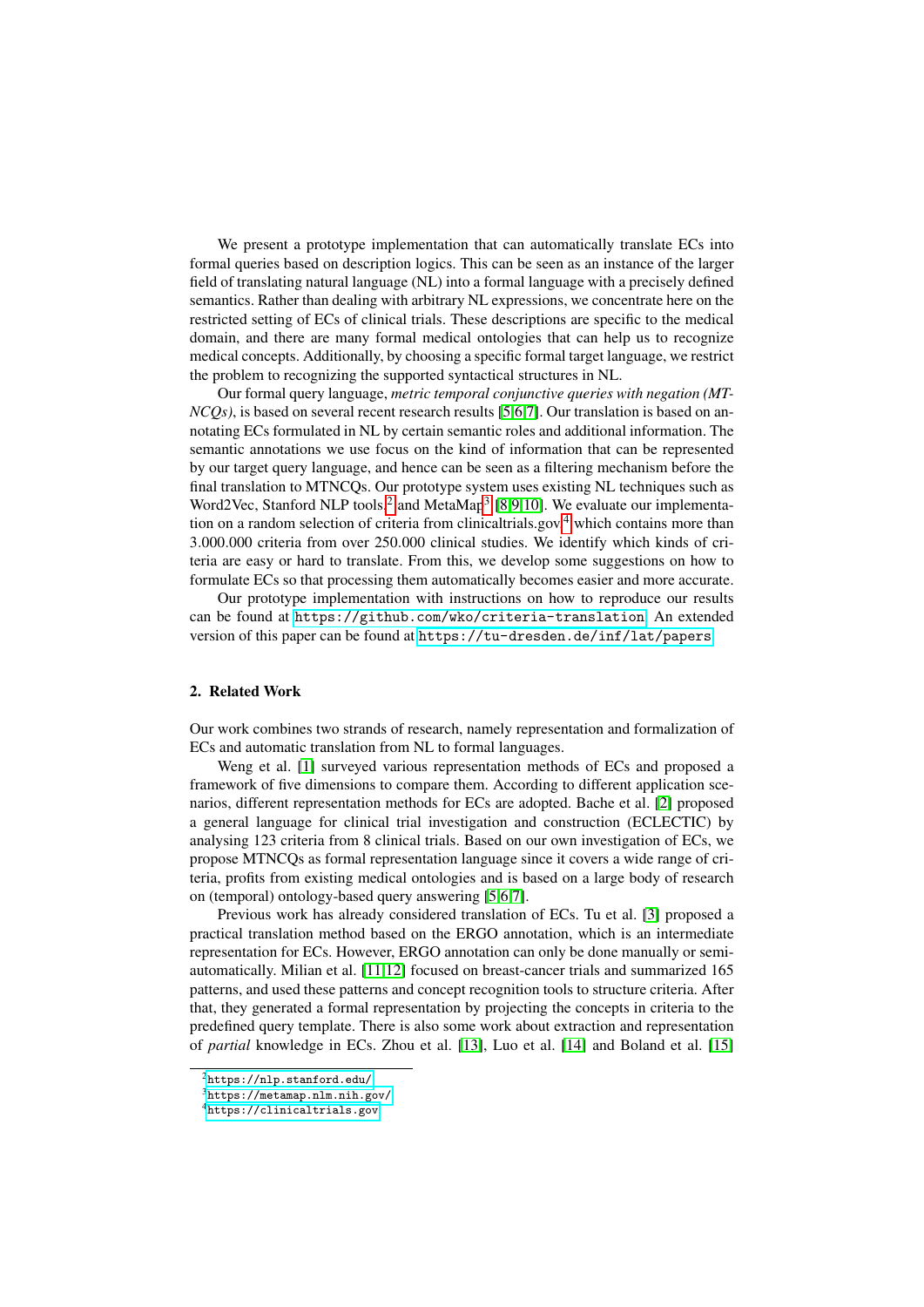focused on the recognition and representation of temporal knowledge. Huang et al. [\[16\]](#page-11-13) and Enger et al. [\[17\]](#page-11-14) proposed several methods for detecting negated expressions.

Weng et al. [\[18\]](#page-11-15), Luo et al. [\[14\]](#page-11-11), Bhattacharya et al. [\[19\]](#page-11-16), and Chondrogiannis et al. [\[20\]](#page-11-17) classified the clinical trials into limited semantic classes by using semantic pattern recognition or machine learning methods, which is helpful for figuring out the most prominent kinds of information expressed in clinical trials.

In the field of NL processing, automatic translation from NL into formal language, e.g., first-order logic formulas, is also known as *automatic semantic parsing*. Dong et al. [\[21\]](#page-11-18) proposed an automatic semantic parsing method based on machine learning, different from traditional rule-based or template-based methods.

# 3. Preliminaries

Our approach is based on the paradigm of *ontology-mediated query answering* [\[22\]](#page-11-19) in description logics, where an *ontology* (formalizing medical background knowledge) is used to answer a *query* (expressing clinical trial criteria) over a *dataset* (containing patient data from EHRs). We now describe the formal languages used for these ingredients.

#### *3.1. Medical Information*

We employ the existing large medical ontology SNOMED CT, which is expressed in the tractable description logic  $\mathcal{EL}$ . It consists of a large number of *concept definitions* of the form  $A \equiv C$  or  $A \sqsubseteq C$ , where *A* is a *concept name*, e.g., the name of a disease or a surgical procedure, and its definition *C* is a *complex concept*, which can be built from concept names using the constructors  $C_1 \sqcap C_2$  (conjunction of concepts) and  $\exists r.C$  (existential restriction over a *role name r*). The semantics of complex concepts and concept definitions can be given by a translation into first-order logic (for details, see [\[23\]](#page-11-20)). For example, SNOMED CT contains the definition

Asthma  $\sqsubseteq$  DisorderOfRespiratorySystem  $\sqcap \exists$ findingSite.AirwayStructure,

saying that asthma is a disorder of the respiratory system that occurs in airway structures.

To use the ontological knowledge, the patient data need to be formulated in terms of the concept and role names occurring in SNOMED CT. We will in the following assume that all patient data are given in the form of an *ABox*, [5](#page-2-0) which contains *concept assertions*  $A(a)$ , where *A* is a concept name and *a* is an *individual name*, denoting a specific patient or the disease of a patient, and *role assertions r*(*a*,*b*), where *r* is a role name and *a*,*b* are individual names. For example, we can represent the simple fact that a patient (represented by some identifier *p*) has Asthma by the assertions diagnosedWith $(p,d)$ , Asthma(*d*). Note that diagnosedWith is not a role name from SNOMED CT, because this ontology was not intended to explicitly model patients; we introduce this new role name here to associate patients with their diagnoses. Similarly, we introduce takes to describe patients' medication, and undergoes to describe medical procedures like surgeries that were performed on the patients. Some formats for EHRs already contain diagnoses and procedures in a structured way, e.g., in the form of SNOMED CT concepts or other

<span id="page-2-0"></span> ${}^{5}$ For now, we abstract from the also non-trivial task of translating patient data into this form (see, e.g., [\[24\]](#page-11-21)).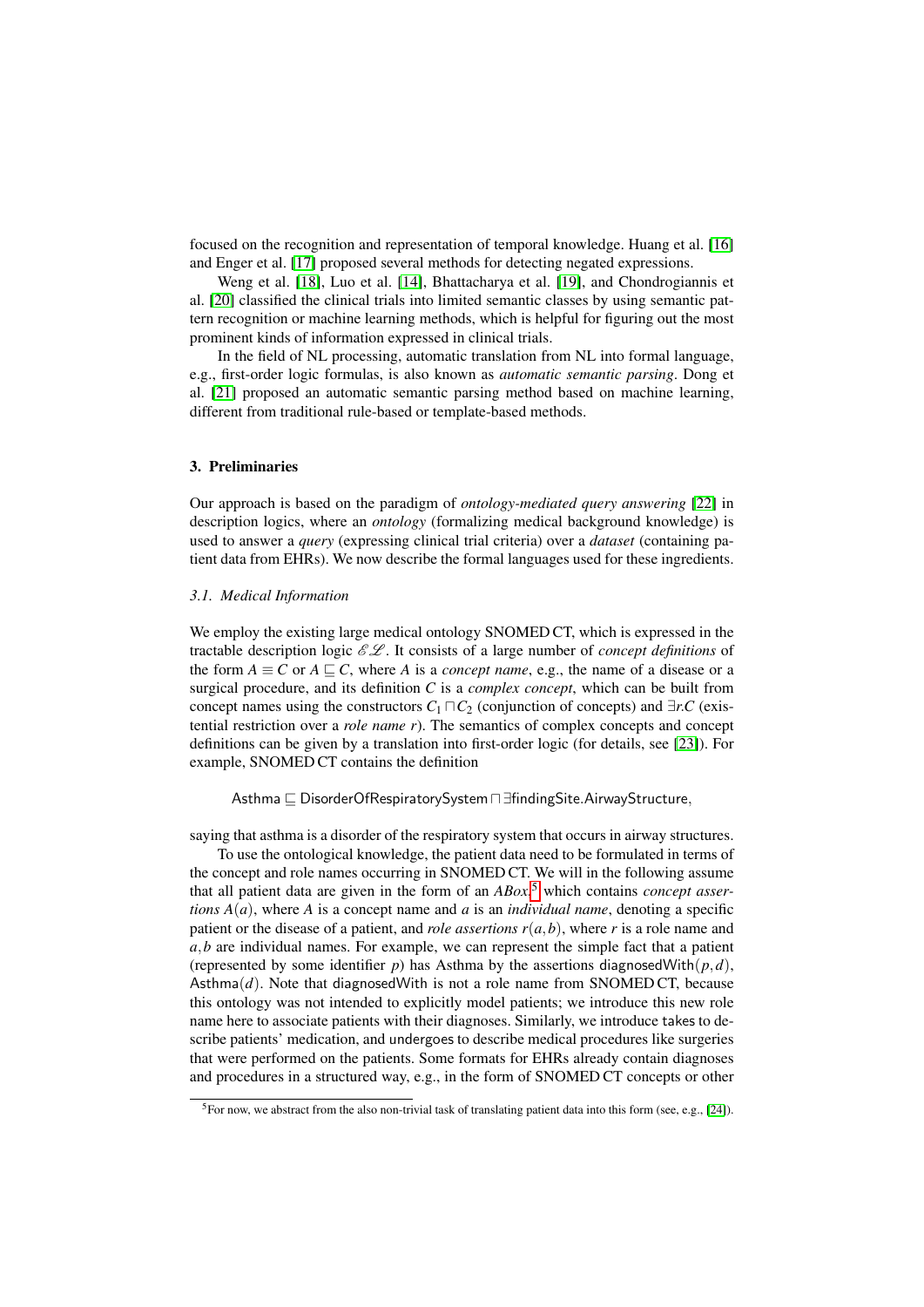formats that can be translated to a SNOMED CT representation. Apart from that, large parts of patient records are still made up of textual reports. To recognize SNOMED CT concepts in texts, one can use existing solutions such as the MetaMap tagger [\[10\]](#page-11-5).

## *3.2. A Formal Language for Eligibility Criteria*

The ECs of clinical trials are separated into inclusion criteria, which must be satisfied by an eligible patient, and exclusion criteria, which must not be satisfied by the patient. We focus here on translating single criteria such as 'History of lung disease other than asthma<sup>'[6](#page-3-0)</sup> and do not distinguish between inclusion and exclusion criteria. After translating a criterion, one can negate the output in case it was an exclusion criterion.

Our goal is to translate ECs into logical queries that can then be evaluated over the ontology (SNOMED CT) and the data (EHRs). Our precise query language, proposed in [\[4\]](#page-11-22), is based on *conjunctive queries*, but incorporates *negation* [\[7\]](#page-11-2), *(metric) temporal operators* in the spirit of [\[6,](#page-11-1)[5\]](#page-11-0) as well as *concrete domains* [\[25\]](#page-11-23).

A *conjunctive query with negation (NCQ)* is a first-order formula  $\phi(\mathbf{x}) = \exists \mathbf{y} \cdot \psi(\mathbf{x}, \mathbf{y})$ , where  $\phi$  is a conjunction of (negated) concept atoms  $(\neg)A(x)$  and (negated) role atoms (¬)*r*(*x*, *y*) over the variables x∪y. The variables x are called the *answer variables*. For example, we can use  $\phi(x) = \exists y$ .diagnosedWith $(x, y) \wedge$ DisorderOfLung $(y) \wedge \neg \text{Asthma}(y)$ to find all patients (*x*) that have any lung disease (*y*) except asthma.

A *metric temporal conjunctive query with negation (MTNCQ)* is a formula in which NCQs can be combined via the constructors  $\neg \phi$ ,  $\phi_1 \wedge \phi_2$ ,  $\phi_1 \vee \phi_2$ ,  $\Diamond_I \phi$ ,  $\Box_I \phi$ , and  $\phi_1 \cup_I \phi_2$ , where  $I$  is an interval over the integers. In this setting, we assume that each assertion in our ABox also contains a *time stamp*  $i \in \mathbb{Z}$ , which represents the time at which this fact was recorded. For example, diagnosedWith $(p,d,i)$  says that the diagnosis took place at time *i*. In our system, we assume that each time stamp represents a single month.

The temporal formulas  $\Diamond_I \phi$ ,  $\Box_I \phi$ , and  $\phi \bigcup_I \psi$  express that  $\phi$  holds at *some* point during the time interval *I*, at *all* points in *I*, and at all points *until* ψ holds (which happens within *I*), respectively. For example,  $\Box_{[-6,0]}$   $\exists$ *y*.Patient $(x) \land$  diagnosedWith $(x, y) \land$ Diabetes( $y$ ) asks for patients x that have had diabetes for at least the past six months.

Finally, *concrete domains* allow MTNCQs to refer to measurements. For this, we include in the patient data assertions like hemoglobinOf( $p$ , 15  $g/dl$ , *i*) to record a specific value of hemoglobin measured for patient  $p$  at time  $i$ . In the query, we extend NCOs by atoms such as hemoglobinOf( $x$ ) < 14  $g/dl$ , e.g., to describe patients with abnormal measurements. We have developed an appropriate semantics and algorithms to efficiently answer MTNCQs, $<sup>7</sup>$  $<sup>7</sup>$  $<sup>7</sup>$  and will extend this to deal with concrete domain atoms.</sup>

### 4. Methodology

The main idea is to use semantic annotations to bridge the gap between eligibility criteria and formal queries. The working of our system can be broadly divided into two stages: annotating the eligibility criterion, and then constructing a formal query from the semantic annotations. The outline of the system is shown in Figure [1.](#page-4-0)

<span id="page-3-0"></span> $<sup>6</sup>$ <https://clinicaltrials.gov/ct2/show/NCT02548598></sup>

<span id="page-3-1"></span><sup>&</sup>lt;sup>7</sup>A paper on this is submitted to a conference.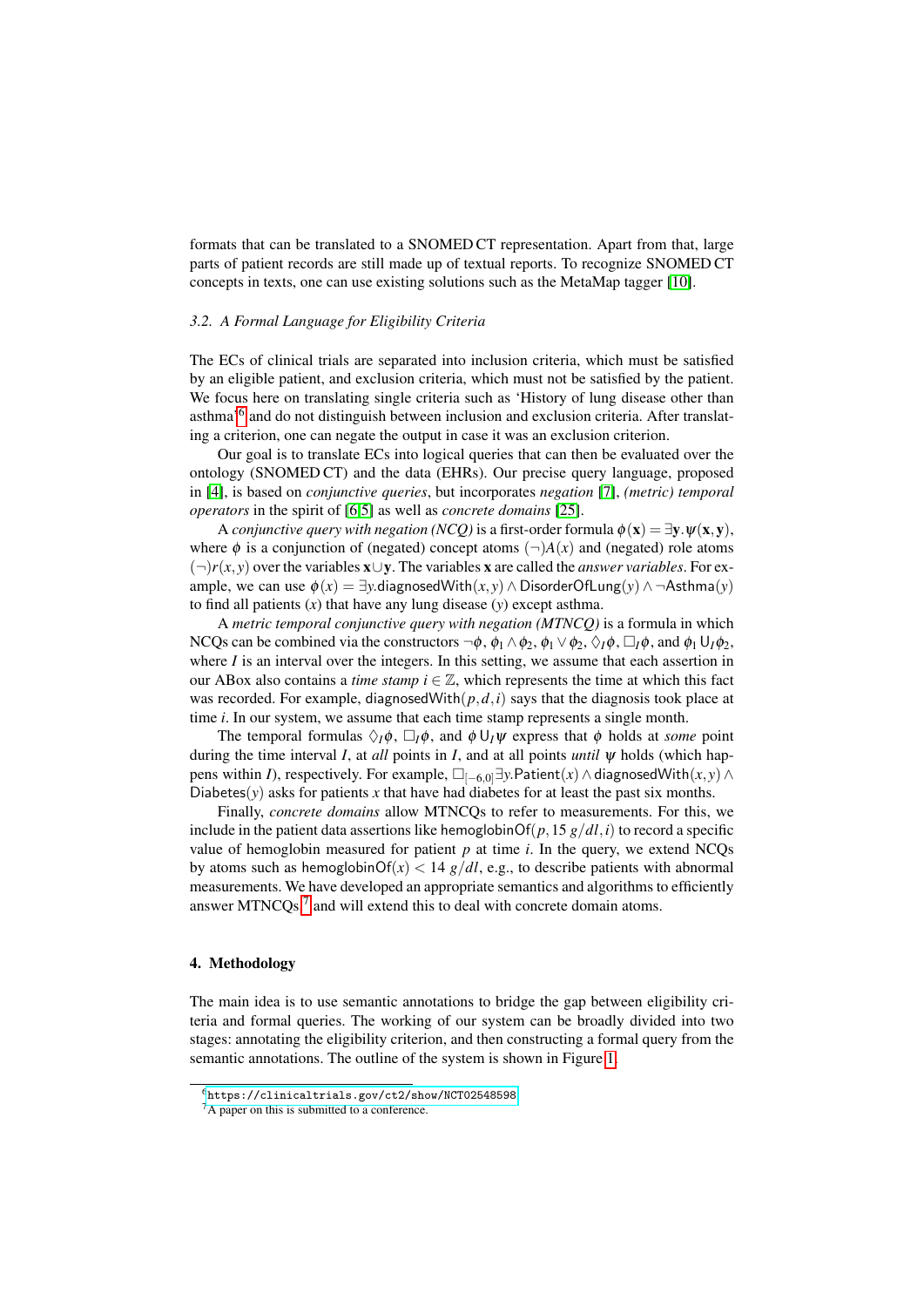

<span id="page-4-0"></span>Figure 1. Outline of the translation system

#### *4.1. Semantic Annotations*

Our annotations identify pieces of information that can be translated to MTNCQ constructors, such as temporal operators, negation, and medical concepts. The design of the annotations also incorporates knowledge about frequently occurring types of ECs, and takes into account whether it can be reasonably expected that the queried information can be found in EHRs. We use the MetaMap tagger to recognize medical concepts, and we use keyword matching to recognize other concepts. As a preprocessing step, we homogenize the NL criteria, e.g., replace 'two' with '2' and replace 'greater than' with '>'.

#### <span id="page-4-1"></span>*4.1.1. The Selection of Semantic Roles*

After looking at a number of ECs, we identified the following frequently requested types of information: *age, gender, diagnoses, medications, procedures, measurements*, and *temporal context* (e.g., 'history of . . . '). This analysis is consistent with the results of Weng et al. [\[18\]](#page-11-15), Luo et al. [\[14\]](#page-11-11), Bhattacharya et al. [\[19\]](#page-11-16), and Chondrogiannis et al. [\[20\]](#page-11-17), which all rank this kind of information high in their lists of prominent semantic classes.

Our formalization is based on SNOMED CT, which contains 19 top-level and more than 350 second-level categories. Out of these, we identified 8 categories that correspond to the above-listed information: *clinical finding, observable entity, product, substance, procedure, unit, family medical history, person.* For now, we discard other seman-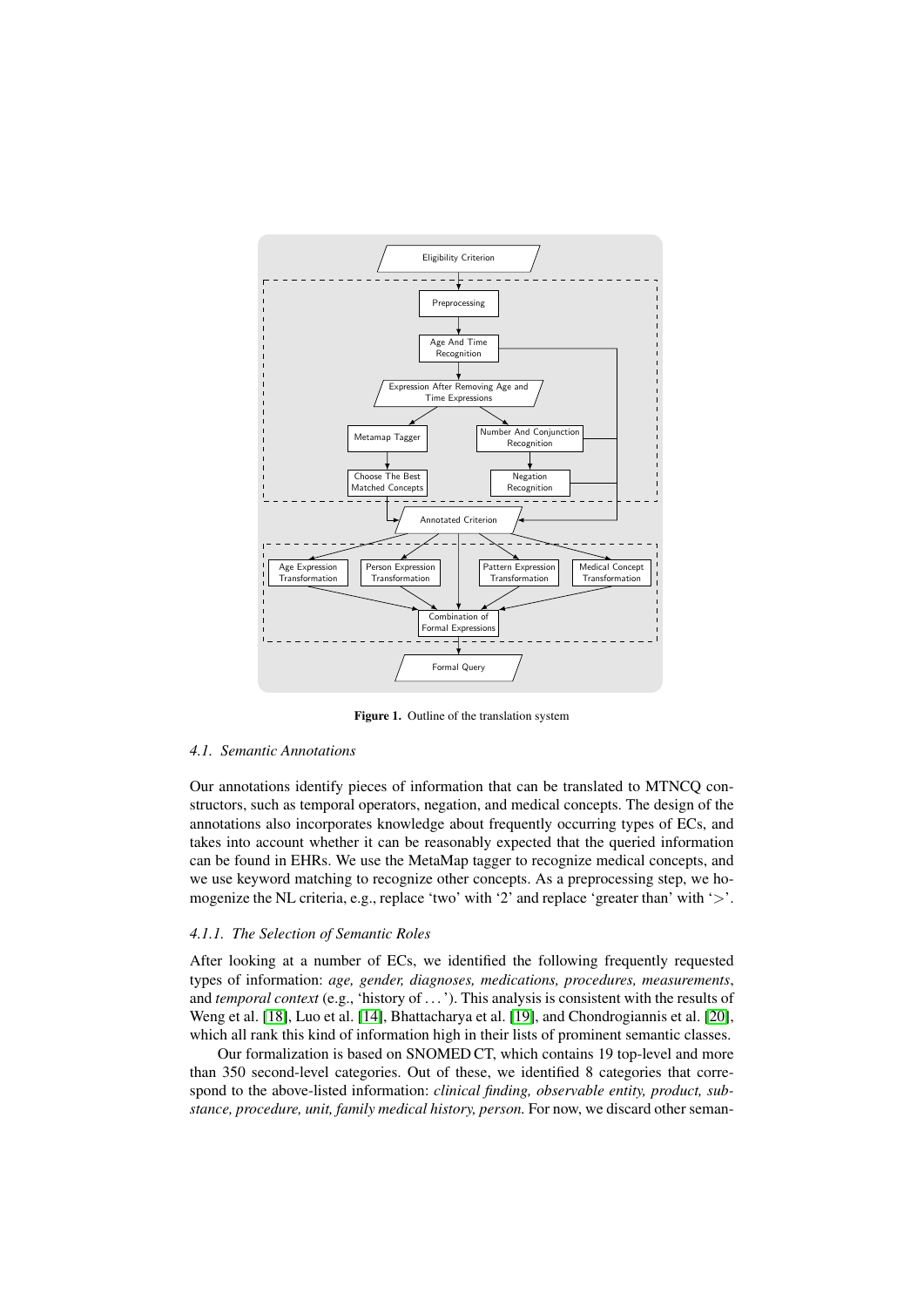| Semantic role                           | <b>Examples</b>     | <b>Representation</b> |  |
|-----------------------------------------|---------------------|-----------------------|--|
| Age                                     | age 18–70           | [lower, upper]        |  |
| Time                                    | within 5 years      | start, end            |  |
| Comparison sign                         | greater than        | $> \geq \leq <$       |  |
| Partial negation                        | other than          | $\wedge \neg$         |  |
| Main negation                           | no history of       | ⇁                     |  |
| Number                                  | one, two, three,    | Arabic numerals       |  |
| Conjunction                             | and, or, defined by | Λ.V                   |  |
| From SNOMED CT (e.g., clinical finding) | lung disease        | Concept name          |  |

<span id="page-5-0"></span>Table 1. List of semantic roles and representations in the semantic annotation

tic classes from SNOMED CT, such as *qualifier values* ('severe', 'known', 'isolated') or *devices*. This restriction helps to resolve some of the ambiguity of words or phrases. For example, in SNOMED CT 'female' can be mapped to '*Female structure (body structure)*' or '*Female (finding)*'; and 'scar' can be identified as '*Scar (disorder)*' or '*Scar (morphologic abnormality)*'. By excluding the types *body structure* and *morphologic abnormality*, we obtain a more uniform representation.

However, SNOMED CT only contains medical concepts, and we additionally consider the semantic roles *age, time, number, comparison sign, negation*, and *conjunction*. Table [1](#page-5-0) contains an overview of all semantic roles with examples. In addition to the semantic role, we record additional information in the annotations, e.g., the precise concept from SNOMED CT or a time interval.

Our choice of semantic roles determines the *vocabulary* that we will use to formulate MTNCQs. More precisely, the concept names are restricted to the subconcepts of the 8 categories in SNOMED CT identified above. We use the role names diagnosed-With, takes, and undergoes to connect patients to SNOMED CT concepts, but none of the role names from SNOMED CT itself. Additionally, we allow concrete domain predicates like hemoglobinOf that correspond to SNOMED CT *substances* (e.g., Hemoglobin) and *observable entities*, as well as ageOf. Finally, temporal information, negation, and conjunction are expressed by the logical connectives of our query language.

#### *4.1.2. Concept Recognition and Semantic Role Annotation*

To illustrate the annotation process, we consider the EC 'history of lung disease other than asthma'; $<sup>8</sup>$  $<sup>8</sup>$  $<sup>8</sup>$  Table [2](#page-6-0) and the end result in Figure [2.](#page-6-1)</sup>

The first steps are to recognize and annotate age and temporal expressions using regular expressions. In our example, 'history of' is recognized by the regular expression '(a|any|prior|previous) (.\*?)history of', and then annotated by the semantic role *time* and the temporal interval  $(-\infty, 0]$ . We then remove the identified age expressions and temporal expressions from the EC. They form complete semantic units, and thus removing them does not affect the meaning of the remaining part of the EC, while it allows us to avoid accidental translation of these expressions into SNOMED CT concepts.

On the remaining criterion, we then run the MetaMap tagger [\[10\]](#page-11-5), a tool for recognizing concepts from the UMLS Metathesaurus, which subsumes SNOMED CT. Given

<span id="page-5-1"></span><sup>8</sup><https://clinicaltrials.gov/ct2/show/NCT02548598>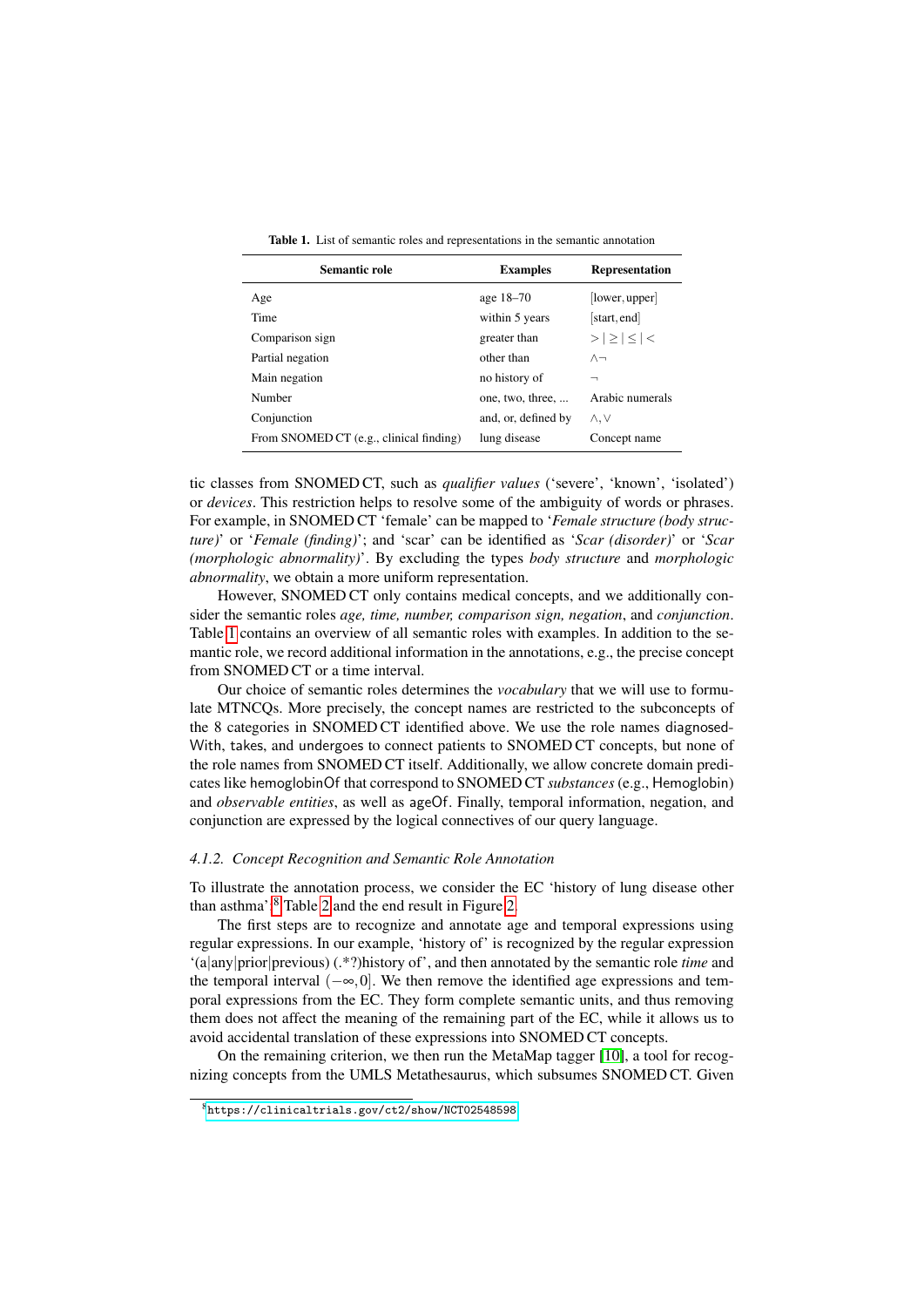<span id="page-6-0"></span>Table 2. Example of the semantic annotation of an EC.

| <b>Stage</b>                                        | Output                                                                                                                                                                   |
|-----------------------------------------------------|--------------------------------------------------------------------------------------------------------------------------------------------------------------------------|
| Original EC                                         | history of lung disease other than asthma                                                                                                                                |
| Age recognition                                     |                                                                                                                                                                          |
| Time recognition                                    | history of $\rightarrow$ (time)                                                                                                                                          |
| Remove age/time                                     | lung disease other than asthma                                                                                                                                           |
| MetaMap                                             | lung disease other than asthma $\rightarrow$ Disorder of lung (disorder), Lung<br>structure (body structure), Asthma (disorder)                                          |
| Restrict semantic roles                             | lung disease other than asthma $\rightarrow$ Disorder of lung, Asthma                                                                                                    |
| Detect sub-phrases                                  | lung disease, lung, disease, other, than, asthma                                                                                                                         |
| Compute most similar<br>concept for each sub-phrase | (lung disease, <i>Disorder of lung</i> ) : $0.91$ , (lung, <i>Disorder of lung</i> ) : $0.81$ ,<br>(disease, <i>Disorder of lung</i> ) : 0.89, (asthma, $Asthma$ ) : 1.0 |
| Find best matches                                   | lung disease $\rightarrow$ Disorder of lung, asthma $\rightarrow$ Asthma                                                                                                 |
| Negation recognition                                | other than $\rightarrow$ ( <i>negation</i> )                                                                                                                             |
| Other semantic roles                                |                                                                                                                                                                          |



<span id="page-6-1"></span>Figure 2. The semantic annotation for our example.

a phrase or sentence, it returns the most likely phrase-concept matches. In our example, MetaMap does not identify any sub-phrases, and outputs the following concepts for the whole phrase 'lung disease other than asthma': *'Disorder of lung (disorder)', 'Lung structure (body structure)', 'Asthma (disorder)'*. By restricting the types as described in Section [4.1.1,](#page-4-1) we immediately rule out *'Lung structure'*.

A larger challenge, however, is to obtain more exact phrase-concept matches. For this, we split all sub-phrases returned by MetaMap into more sub-phrases using the Stanford NLP tools [\[9\]](#page-11-4). Then we try to find the best phrase-concept matches, by calculating a similarity value (in  $[0,1]$ ) of each sub-phrase to all candidate concepts using Word2Vec [\[8\]](#page-11-3) and the Levenshtein distance; we also use the synonymous expressions provided by SNOMED CT to potentially obtain a higher similarity. To avoid spurious matches, we use a minimum threshold of 0.66 for the similarity. In our example, this excludes the words 'other' and 'than', because there is no candidate concept that is similar enough. The best matches for the phrases 'lung disease', 'lung', and 'disease' all refer to the same concept *Disorder of lung*, and we use the similarity values to choose the best of them, where we give preference to longer phrases.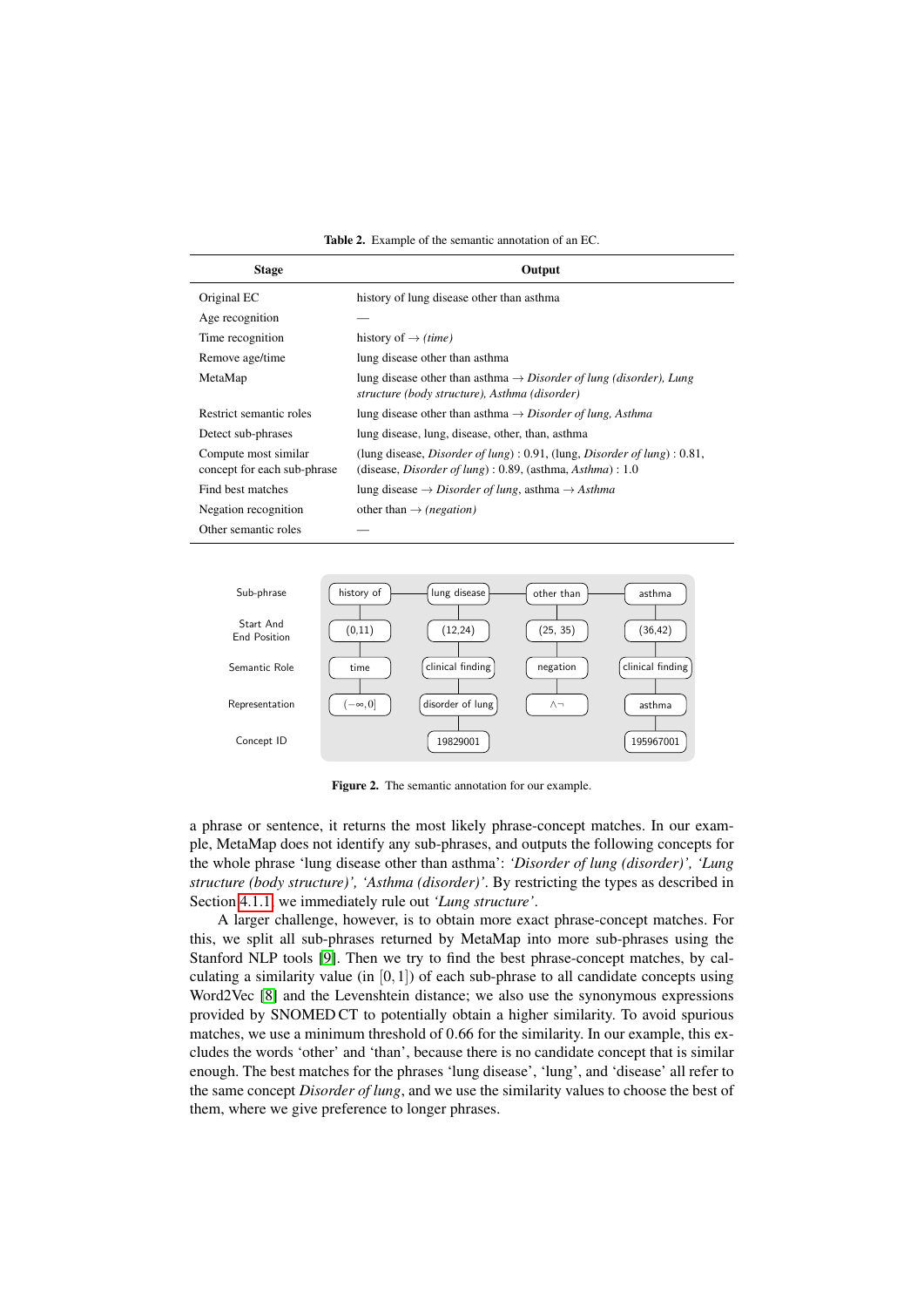<span id="page-7-1"></span>Table 3. Translation of basic query parts.

| Semantic role                                                                                                  | <b>Formalization</b>                                         | <b>Example</b>                                           |  |  |  |
|----------------------------------------------------------------------------------------------------------------|--------------------------------------------------------------|----------------------------------------------------------|--|--|--|
| Age                                                                                                            | $ageOf(x) > lower \land ageOf(x) < upper$                    | ageOf(x) > 18                                            |  |  |  |
| Time                                                                                                           | $\Diamond$ [start.end]                                       | $\Diamond$ [-12.0]                                       |  |  |  |
| Person                                                                                                         | conceptName(x)                                               | W <sub>oman</sub> (x)                                    |  |  |  |
| Clinical finding                                                                                               | $\exists y$ .diagnosedWith $(x, y) \wedge$ conceptName $(y)$ | $\exists y$ .diagnosedWith $(x, y) \wedge$ HIV $(y)$     |  |  |  |
| Product                                                                                                        | $\exists y.$ takes $(x, y) \wedge$ conceptName $(y)$         | $\exists y.$ takes $(x, y) \wedge$ Aspirin $(y)$         |  |  |  |
| Procedure                                                                                                      | $\exists$ y.undergoes $(x, y) \wedge$ conceptName $(y)$      | $\exists$ y.undergoes $(x, y) \wedge$ Appendectomy $(y)$ |  |  |  |
| Measurement pattern: substance/observable entity—comparison sign—number—unit                                   |                                                              |                                                          |  |  |  |
| Formula: conceptNameOf(x) (> $  \geq   \leq   \lt$ ) number conceptName<br>hemoglobin $\text{Of}(x) < 14g/dl$  |                                                              |                                                          |  |  |  |
| Group pattern: clinical finding—clinical finding—                                                              |                                                              |                                                          |  |  |  |
| Formula: conceptName1(y) $\lor$ conceptName2(y) $\lor \dots$<br>$HIV(y) \vee HepatitisC(y)$                    |                                                              |                                                          |  |  |  |
| Negation pattern: clinical finding—partial negation—clinical finding                                           |                                                              |                                                          |  |  |  |
| Formula: conceptName1(y) $\land \neg \text{conceptName2}(y)$<br>Diabetes $(y) \wedge \neg$ DiabetesType1 $(y)$ |                                                              |                                                          |  |  |  |

It remains to recognize other semantic roles in the EC, i.e., *number, negation, comparison sign*, and *conjunction*. We mainly do this by keyword or pattern matching. The negation case is the most complex due to its various forms:

- explicit negation e.g., 'not', 'except', 'other than', 'with the exception of';
- morphological negation, e.g., 'non-pregnant', 'non-healed', 'non-smoker';
- implicit negation, e.g., 'lack of', 'rule out', 'free from'.

In our prototype system, we focus on explicit negation, and consider two cases: either the whole sentence is negated ('patient does not have  $\dots$ ') or only part of it (' $\dots$  other than ...'). For conjunctions between parts of sentences, we use '∨' as default annotation, because there is no good way to map 'and' and 'or' in EC to conjunction or disjunction exactly, e.g., in the EC '. . . including cyclosporine, systemic itraconazole *or* ketoconazole, erythromycin *or* clarithromycin, nefazodone, verapamil *and* human immunodeficiency virus protease inhibitors'[9](#page-7-0) both 'and' and 'or' have the same meaning.

The final semantic annotation for our example can be seen in Figure [2.](#page-6-1)

#### *4.2. The Formal Queries*

To obtain the final MTNCQ, we combine the different annotated phrases according to the composibility of semantic roles and structural information. There are four kinds of basic subformulas: age formulas, person formulas, medical formulas and pattern formulas, and their translation is described in Table [3.](#page-7-1) For measurements, we detect patterns in the semantic annotation that correspond to a comparison of a *substance* or *observable entity* with a specific numerical value (including unit). Additionally, we group adjacent SNOMED CT *findings* together, to translate them into a set of atoms joined by ∨ inside the same ∃*y*.diagnosedWith(*x*, *y*)∧... formula. We also translate negation between *clinical findings* into appropriate formulas, and do the same for *products* and

<span id="page-7-0"></span><sup>9</sup><https://clinicaltrials.gov/ct2/show/NCT02452502>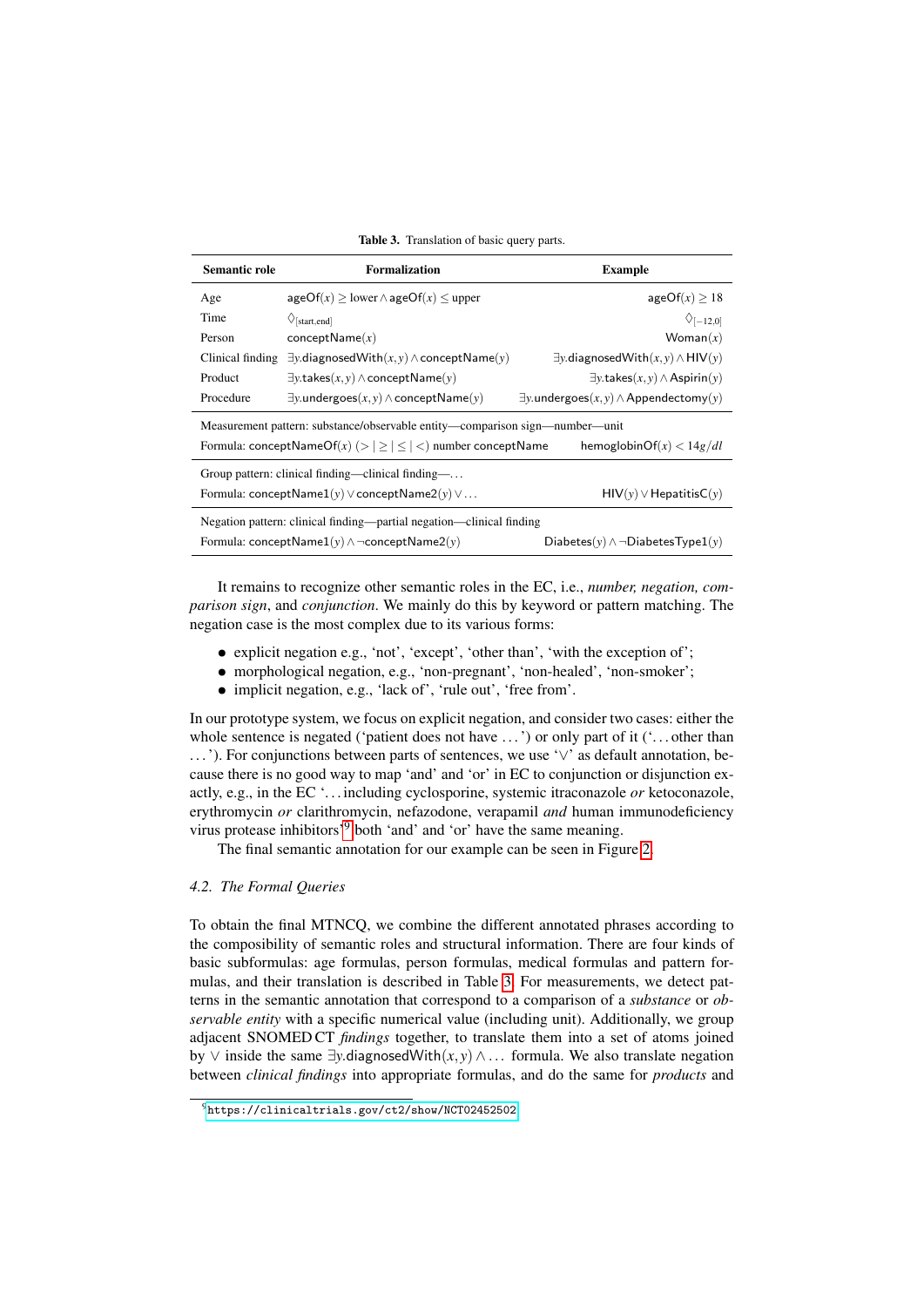<span id="page-8-2"></span>Table 4. Experimental results. The right table shows the annotation of the translation quality for the 93 criteria that were marked as 'answerable' by all evaluators.

|             | <b>Unanswerable</b> | Answerable |             | Good | Partial | Wrong |
|-------------|---------------------|------------|-------------|------|---------|-------|
| evaluator 1 | 282                 | 119        | evaluator 1 | 54   | 29      | 10    |
| evaluator 2 | 254                 | 147        | evaluator 2 | 56   | 27      | 10    |
| evaluator 3 | 237                 | 164        | evaluator 3 | 65   | 18      | 10    |

*procedures*. In our running example, 'lung disease other than asthma' is formalized as (∃*y*.diagnosedWith(*x*, *y*)∧DisorderOfLung(*y*)∧ ¬Asthma(*y*)).

Finally, we combine these subformulas using the remaining connectives and negations and consider any time expressions. In our prototype system, we only express a single temporal operator of the form  $\Diamond_{[-n,0]},$  which we found to be the most common in clinical trials. Such an operator is always applied to the whole formula, e.g., we obtain ♦(−∞,0] (∃*y*.diagnosedWith(*x*, *y*) ∧ DisorderOfLung(*y*) ∧ ¬Asthma(*y*)). If there is more than one temporal annotation, we choose the more specific one. For example, in 'history of myocardial infarction, unstable angina pectoris, percutaneous coronary intervention, congestive heart failure, hypertensive encephalopathy, stroke or TIA within the last 6 months<sup> $10$ </sup> there are 'history of' and 'within the last 6 months', and we choose the latter.

If there are no explicit connectives, we combine medical and measurement formulas by disjunction, and then combine them with age and person formulas by conjunction.

# 5. Experiments

To the best of our knowledge, there are no gold standard datasets for the translation of criteria into formal language. Therefore, we evaluated our approach on real-world studies taken from clinicaltrials.gov.<sup>[11](#page-8-1)</sup> During the design phase we used 24 randomly selected studies, which contained approximately 300 criteria. Our prototype system was optimized to cover as many of these criteria as possible.

For testing, we randomly selected criteria across all studies on clinicaltrials.gov and manually evaluated them. Due to time constraints, we managed to process 401 criteria. We defined the following metrics: A criterion is *answerable*, if a) it is possible for a human to translate it into an MTNCQ using only the vocabulary chosen in Section [4.1.1;](#page-4-1) and b) it can in principle be answered by only looking at the EHR of a patient. Hence, criteria that refer to the future ('during study phase'), or ask for subjective information ('in the opinion of the investigator', 'willingness to'), are not considered answerable for the purposes of our system. For each answerable criterion, we then evaluated the quality of the translation. The resulting MTNCQ is labeled as *good* if it contains all (necessary) information; *partial* if it represents at least parts of the criterion; and *wrong* otherwise. These metrics are clearly subjective to some extent. To get a more reliable evaluation and to quantify the amount of subjectivity, we let three evaluators (three of the authors) vote independently on the test data. The results can be seen in Table [4.](#page-8-2)

The results indicate that the judgment on whether a criterion is answerable or not differs between the evaluators. We found that the difference is mainly caused by two

<span id="page-8-0"></span><sup>10</sup><https://clinicaltrials.gov/ct2/show/NCT00220220>

<span id="page-8-1"></span><sup>11</sup><https://clinicaltrials.gov/>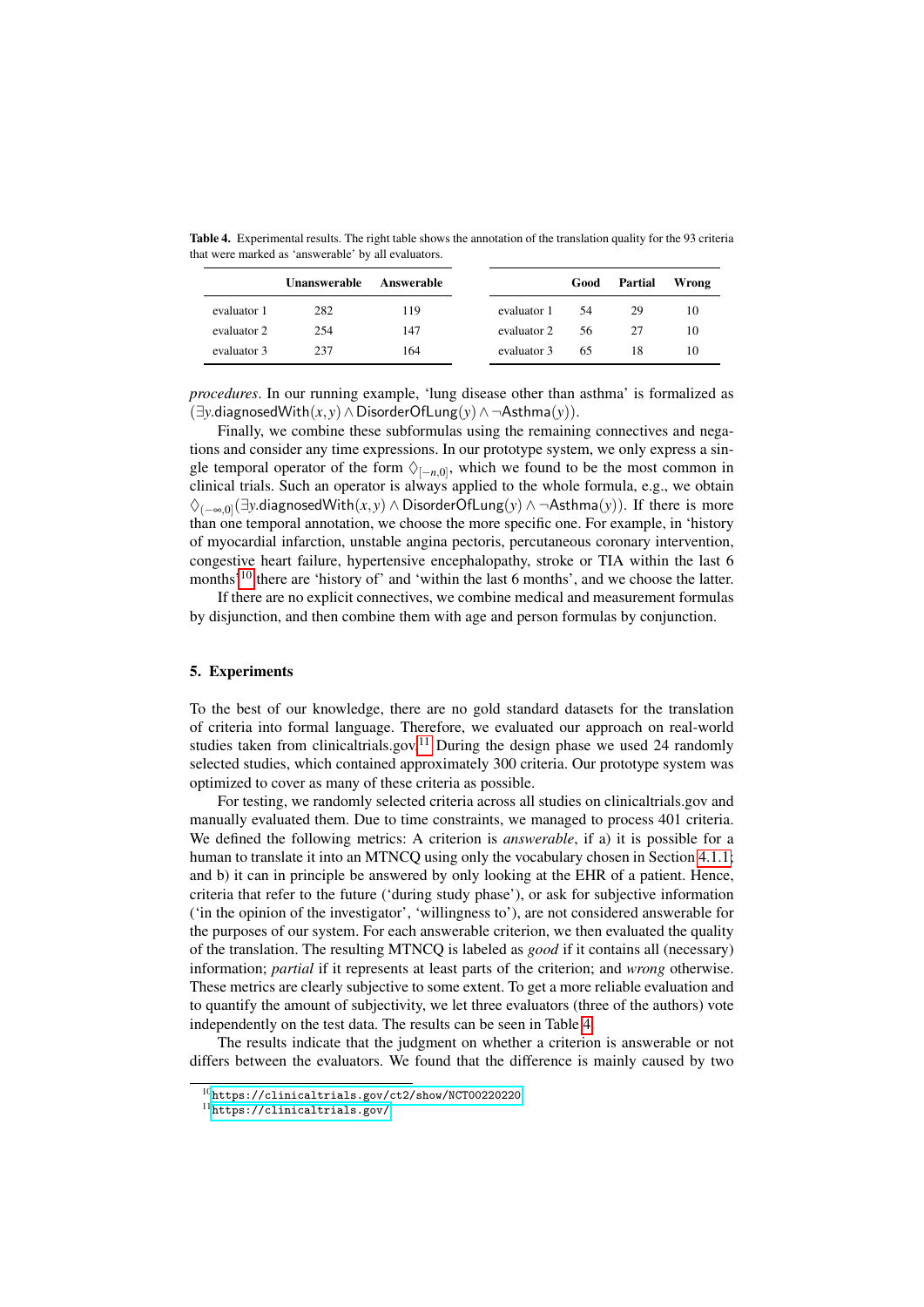things: Firstly, it is sometimes difficult to judge whether a concept can be represented in SNOMED CT, because the concept name can differ significantly from the description in the text. Secondly, many criteria contain very specific phrases, for example 'Active bowels inflammatory disease ([Crohn], chronic, diarrhea...)'.[12](#page-9-0) The word 'active' cannot be translated into SNOMED CT, and we could translate it into a temporal constraint only under some assumptions on the semantics of 'active'. Some might consider this to be not so important, while for others this renders the criterion unanswerable. Despite the differences, at least 60% of the criteria cannot be answered, even in the opinion of evaluator 3, who was the most optimistic. This is partially because of condition b) above. The second reason is that quite a number of criteria cannot be represented in our formal language, either because of a lack of vocabulary in SNOMED CT, or because of missing semantic roles (see Section [4.1.1\)](#page-4-1). While the former cannot be improved on, the latter offers room for future optimizations.

To compare the quality of the translations, we consider only criteria that have been marked as *answerable* by all evaluators. This leaves 93 criteria that are analyzed on the right-hand side of Table [4.](#page-8-2) The difference in the translation quality is again due to the varying opinions of the evaluators regarding how detailed a translation needs to be in order to be considered good. Our system is able to translate more than 50% of the (confidently) answerable criteria, which is a promising first result. In the following, we give examples for a good, partial, and a bad translation of our system:

'Has a history of diabetic ketoacidosis in the last 6 months.'[13](#page-9-1)

♦[−6,0] ∃*y*.diagnosedWith(*x*, *y*)∧KetoacidosisInDiabetesMellitus(*y*)

'History of, diagnosed or suspected genital or other malignancy (excluding treated squamous cell carcinoma of the skin), and untreated cervical dysplasia.'[14](#page-9-2)

♦(−∞,0] ∃*y*.diagnosedWith(*x*, *y*)∧ MalignantNeoplasticDisease(*y*)∨DysplasiaOfCervix(*y*)

'Primary tumors developed 5 years previous to the inclusion, except in situ cervix carcinoma or skin basocellular cancer properly treated'[15](#page-9-3)

♦(−∞,0] ∃*y*.diagnosedWith(*x*, *y*)∧ CarcinomaInSituOfUterineCervix(*y*)∨SkinCancer(*y*)

The second translation is partially correct, because the temporal data and the main concepts have been recognized correctly, but 'excluding . . . ' was not translated. The last translation is wrong since neither the temporal information, the negation, nor the main concept 'primary tumors' have been recognized correctly. For more examples, we refer the reader to the appendix in the extended version.

# 6. Discussion and Ongoing Work

Formalizing ECs is a challenging task due to the gap between natural and formal language. In this paper, we have presented an automatic translation method from ECs into

<span id="page-9-0"></span><sup>12</sup><https://clinicaltrials.gov/ct2/show/NCT02363725>

<span id="page-9-1"></span><sup>13</sup><https://clinicaltrials.gov/ct2/show/NCT02269735>

<span id="page-9-2"></span><sup>14</sup><https://clinicaltrials.gov/ct2/show/NCT01397097>

<span id="page-9-3"></span><sup>15</sup><https://clinicaltrials.gov/ct2/show/NCT01303029>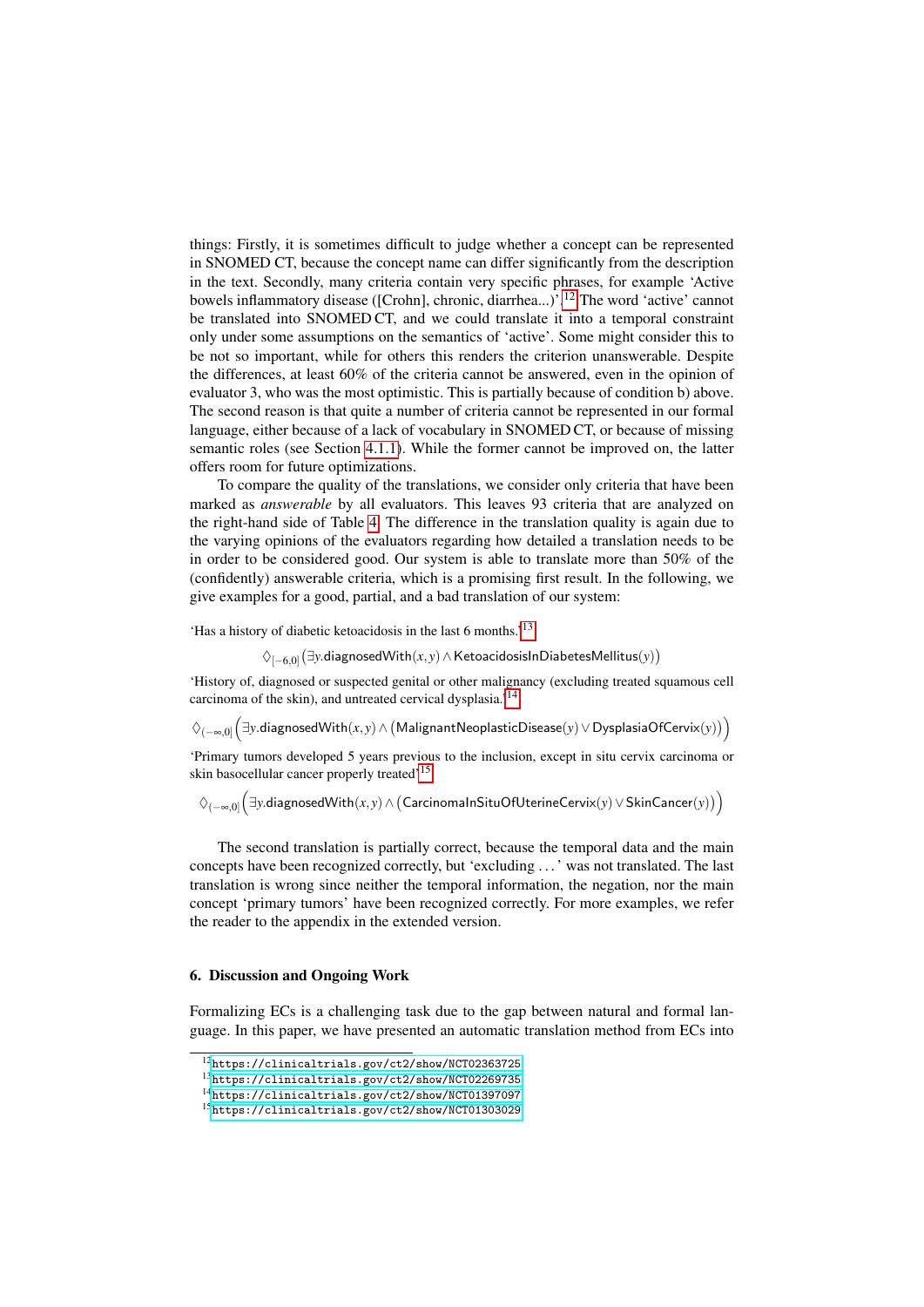formal queries, and developed a prototype system based on existing NLP tools. We have evaluated our prototype on 401 eligibility criteria. More than 50% of the answerable criteria have been translated correctly, which is an encouraging result that can be improved on by optimizing the translation process as we describe below. However, there remain certain criteria that are hard to translate (even for humans) due to their complex structure.

While it is unreasonable to expect medical doctors to formulate clinical trial criteria directly as MTNCQs, we nevertheless identify a few key points that can be observed during the formulation of ECs to make the automatic translation easier:

- 1. Split criteria whenever possible, e.g., divide 'diagnosed with diabetes and hypertension' into 'diagnosed with diabetes' and 'diagnosed with hypertension.'
- 2. Formulate every EC as an independent description that does not depend on other criteria or the background knowledge of clinical trials, like in 'Known hypersen-sitivity to any of the study drugs or excipients.<sup>'[16](#page-10-1)</sup>
- 3. Avoid using nonadjacent words to express a concept, e.g., '. . . dermatologic, neu-rologic, or psychiatric disease'<sup>[17](#page-10-2)</sup> should rather be formulated as 'dermatologic disease, neurologic disease, or psychiatric disease.'

We can improve the quality of our translation by collecting more regular expressions and custom mappings, or employing specialized techniques from the literature for the recognition of semantic roles like *comparison sign* or *negation*. Other obvious steps are the inclusion of more concept categories from SNOMED CT such as *devices, qualifiers*, and *events*. For example, the criterion 'severe aortic stenosis'[18](#page-10-3) could be translated as ∃*y*,*z*.hasDiagnosis(*x*, *y*)∧AorticStenosis(*y*)∧severity(*y*,*z*)∧Severe(*z*) if we annotate 'severe' with the SNOMED CT concept *severe (qualifier value)* and detect the pattern *qualifier value—finding*. It is also straightforward modify our system to output a ranked list of multiple candidate translations that the doctor may choose from.

Another interesting direction for future work is to develop a *controlled natural language* [\[26\]](#page-11-24) based on our semantic annotations. Criteria formulated in this way can then easily be transformed into MTNCQs as we have described. With appropriate editing support, creating new ECs that conform with this controlled NL would be not much more difficult than writing them as free-form text. Of course, one should retain the possibility to add free-form criteria, which then have to be evaluated manually.

#### Acknowledgements

This work was supported by the DFG project BA 1122/19-1 (GOASQ), by DFG grant 389792660 as part of [TRR 248,](https://perspicuous-computing.science) and by the China Scholarship Council.

## References

<span id="page-10-0"></span>[1] Chunhua Weng, Samson W Tu, Ida Sim, and Rachel Richesson. Formal representation of eligibility criteria: a literature review. *J. Biomed. Inform.*, 43(3):451–467, 2010.

<span id="page-10-1"></span><sup>16</sup><https://clinicaltrials.gov/ct2/show/NCT01935492>

<span id="page-10-2"></span><sup>17</sup><https://clinicaltrials.gov/ct2/show/NCT00960570>

<span id="page-10-3"></span><sup>18</sup><https://clinicaltrials.gov/ct2/show/NCT01951950>